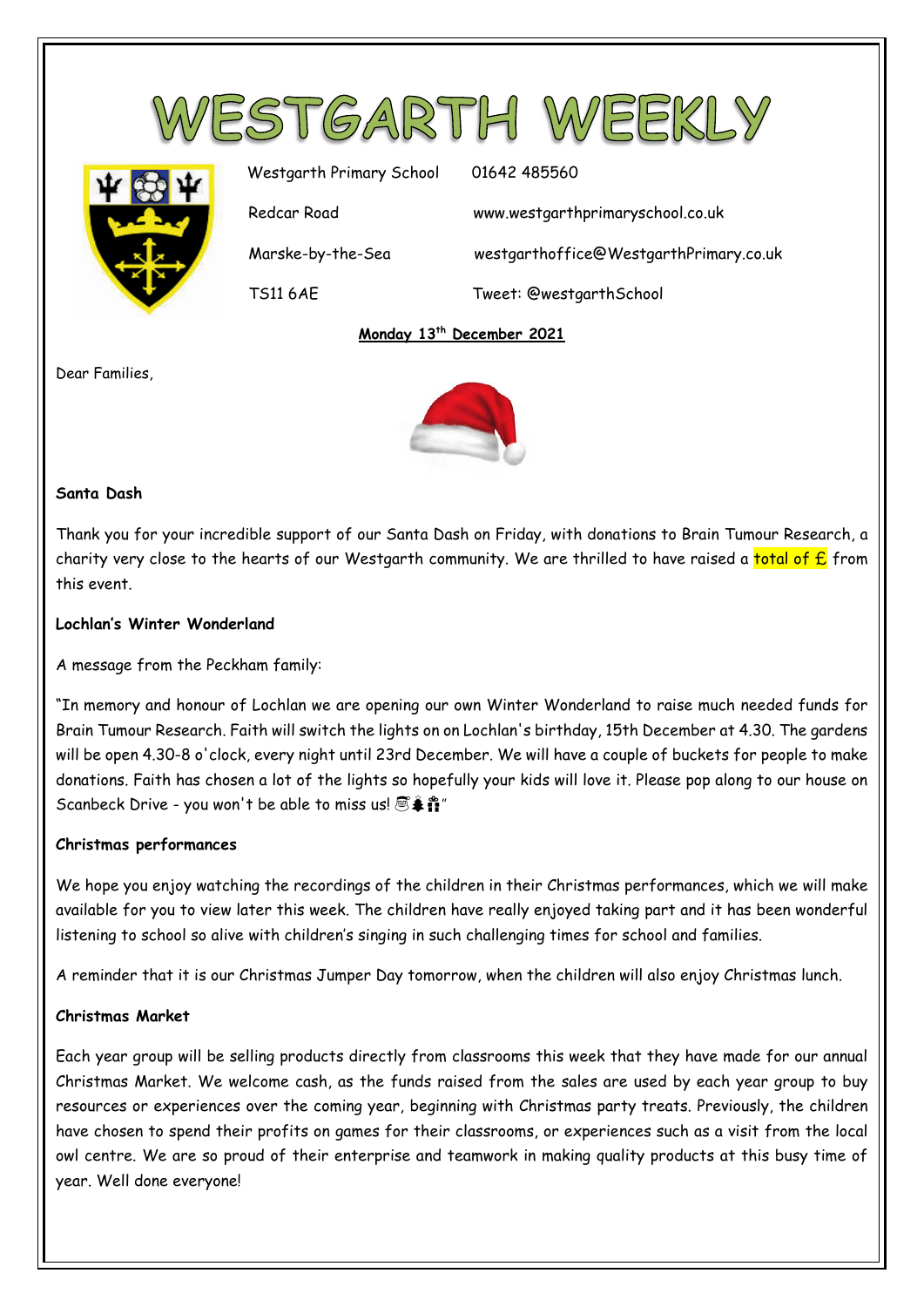



#### **Angels at the Gates**

Thank you to Marske Methodist Church for, once again, offering to decorate our school gates with festive angels, creating a lovely way to enter school at this time of year.

### **Xplore Christmas Club**

The Xplore Christmas Club is being run by the Junction Foundation over the Christmas holidays, providing free activities, food and enrichment opportunities for eligible children. For more information, please see [www.thejunctionfoundation.com/xplore](http://www.thejunctionfoundation.com/xplore) 

### **PFA Christmas Gifts**

Many thanks to our PFA for offering a small Christmas treat for the children as they break up for the school holidays.

#### **School Lunch Price**

Please be advised that from Monday 3rd January 2022 there will be a small price increase to the cost of school meals.

Galileo Trust has not implemented a price rise for the last two years but an increase is now necessary to cover increased staffing costs caused by a rise in both the National Living Wage and employer National Insurance contributions, coupled with unprecedented pressures causing increased food costs.

The current price is £2.25 for a main meal and a dessert. This will increase to £2.35 per day (£11.75 per week).

Children entitled to free school meals, and those in the first three years of school (Reception, Year 1 and Year 2) who are part of the Universal Infant Free School meals offer for Key Stage 1 pupils, will not be affected as their meals are government funded. A decision has also been taken to maintain the £2.25 rate for all Nursery pupils.

This small increase will allow the Trust to continue to offer a varied menu which exceeds the government nutritional standards for school lunches while offering good value for money.

If you think you may be eligible, it is important to apply for free school meals, as it not only saves you money but the school will receive additional funding which enables them to further support pupils from qualifying families. If you are unsure about your eligibility for free school meals, please speak to the School Office who will be happy to assist you. All queries and requests for support are confidential and we will always work with families to ensure that a solution is found.

Thank you in advance for your continued understanding and support, and please don't hesitate to contact us with any queries.